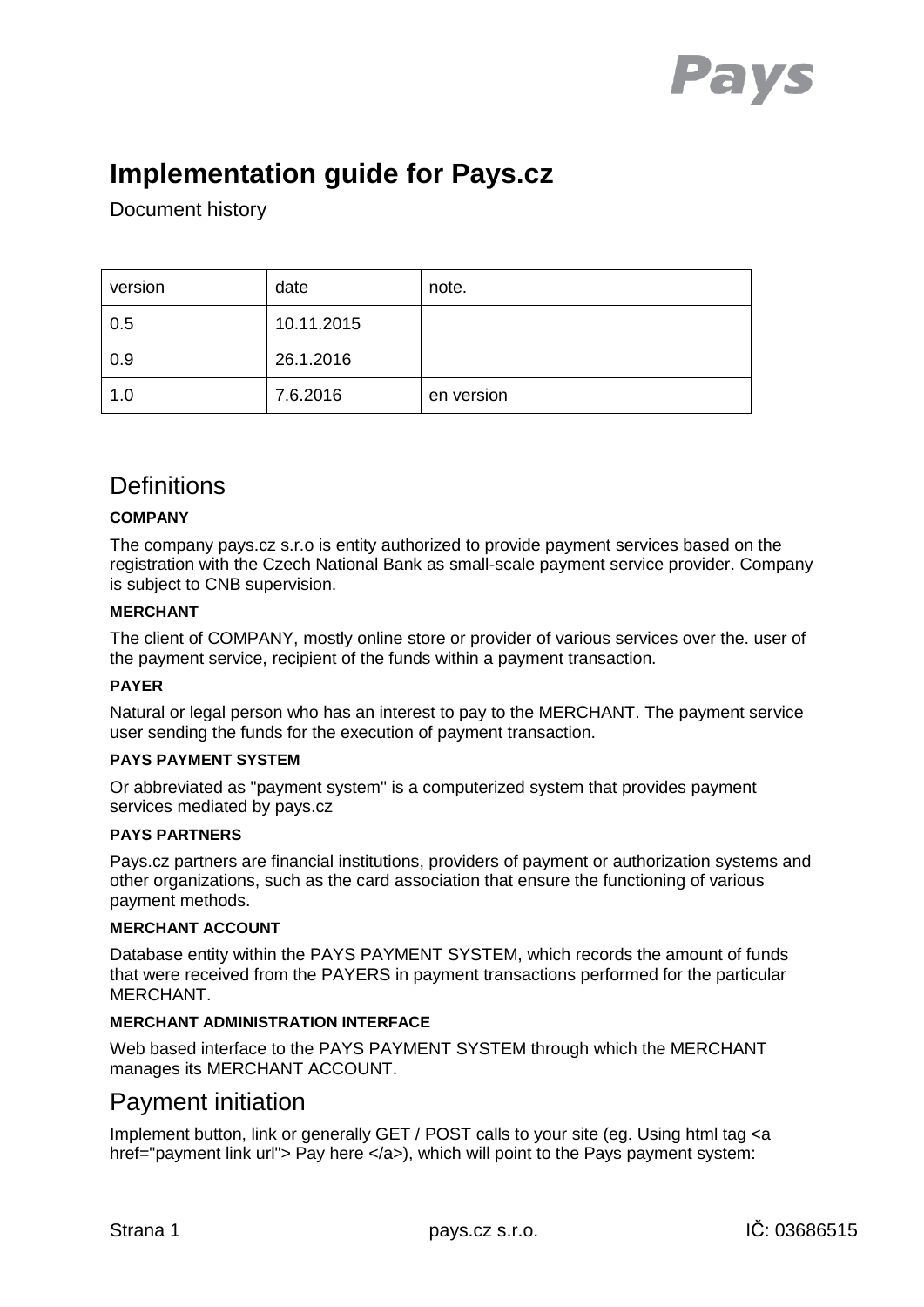

#### https://www.pays.cz/paymentorder?Merchant=111111&Shop=111111&Currency=CZK&Amo unt=100&MerchantOrderNumber=111111&Email=email@kupujiciho.cz

#### Explanation of the individual parameters

• Merchant and Shop – identifiers of the merchant and the e-shop - those will be assigned after contract signature

• Currency – usually CZK unless you have also payments in USD or EUR enabled

• Amount - the transaction amount expressed in the smallest units of a given currency (i.e. for EUR in cents - 0.01 EUR, so 1 EUR amount is represented as 100)

• MerchantOrderNumber - payment identifier - can be used to identify transaction or specific goods. It is always present in the subsequent communication. It can be used to match payments and orders of the merchant. This is an arbitrary string with a maximum length of 100 characters.

• Email – PAYER email address – it is highly recommended to provide email address to increase the trustworthiness of the transaction. As a payment service we are providing customer service to a PAYER based on the email identification. The email address is also used for transaction confirmation.

After the successful or unsuccessful transaction the users get redirected to a special webpage (landing page) of the MERCHANT. E.g.:

#### https://yourdomain.com/paymentok.html

We redirect PAYER after the successful completion of the payment transaction to this page. It can be a "thank you" page with information about the next steps. For example, "Thank you for your order, which has just been successfully received. After confirmation of the payment you will be notified about the delivery date via email. "

This redirection does not server as a payment confirmation to the MERCHANT, i tis only informative only. Trusted confirmation is sent on the background as specified in the section "Full integration" below.

#### https://yourdomain.com/paymenterr.html

We redirect PAYER after the unsuccessful completion of the payment transaction to this page. The PAYER may have canceled the transaction or the the transaction has not been approved by the bank or other partner.

The query string of redirect URL contains more details about the transaction.

### Full integration

There is background call to a page to the MERCHANT after each transaction is completed. This call is securely signed and it is the only trustworthy source of information about the transaction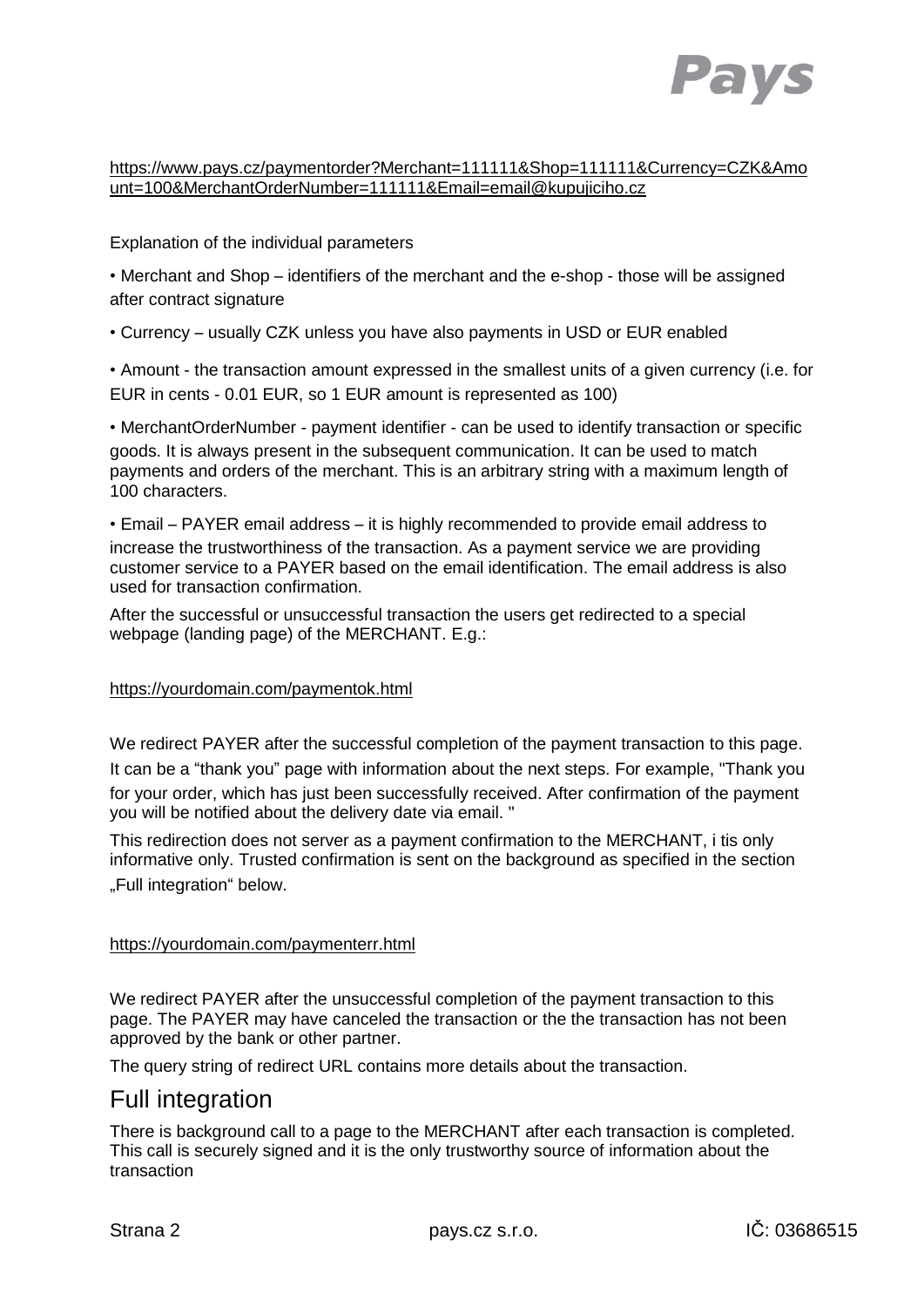

Calls are performed using HTTP (S) GET

Example:

https://yourdomain.com/paymentconfirm?PaymentOrderID=39278646&MerchantOrd erNumber=OBJ20160001&PaymentOrderStatusID=3&CurrencyID=CZK&Amount=34 100&CurrencyBaseUnits=100&PaymentOrderStatusDescription=Platba+kartou+byla +uspesna&hash=78b0598b7b6a8d094522df3c48b7f5ed

Explanation of the individual items of the query string:

- PaymentOrderID identifier of the payment given by COMPANY (e.g. For complaints etc.).
- MerchantOrderNumber payment identifier given by the MERCHANT
- PaymentOrderStatusID  $2$  = unrealized,  $3$  = payment has been successfully completed
- CurrencyID CZK, USD, EUR
- Amount amount in the smallest unit of currency

• CurrencyBaseUnits - the number of base units in the currency (for CZK it is 100 hellers, in USD 100 cents, the resulting amount is calculated as Amount / CurrencyBaseUnits, therefore, in the example  $34100/100 = 341$  CZK)

• PaymentOrderStatusDescription - description of the transaction status (e.g. "Card payment successful", "payment has been declined by the bank," etc.).

• Hash - the signature of all relevant information in the request - the system of the trader should always verify the signature and untrustworthy requirement should not accept. The hash calculation:

Data2Hash = PaymentOrderID + MerchantOrderNumber + PaymentOrderStatusID CurrencyID + Amount + CurrencyBaseUnits

Hash = MD5HMACEncode (Data2Hash, Password)

The password will be assigned after contract signature.

MD5HMAC algorithm is commonly used algorithm for secure signature information is integrated in many systems (.NET, PHP, OpenSSL and others).